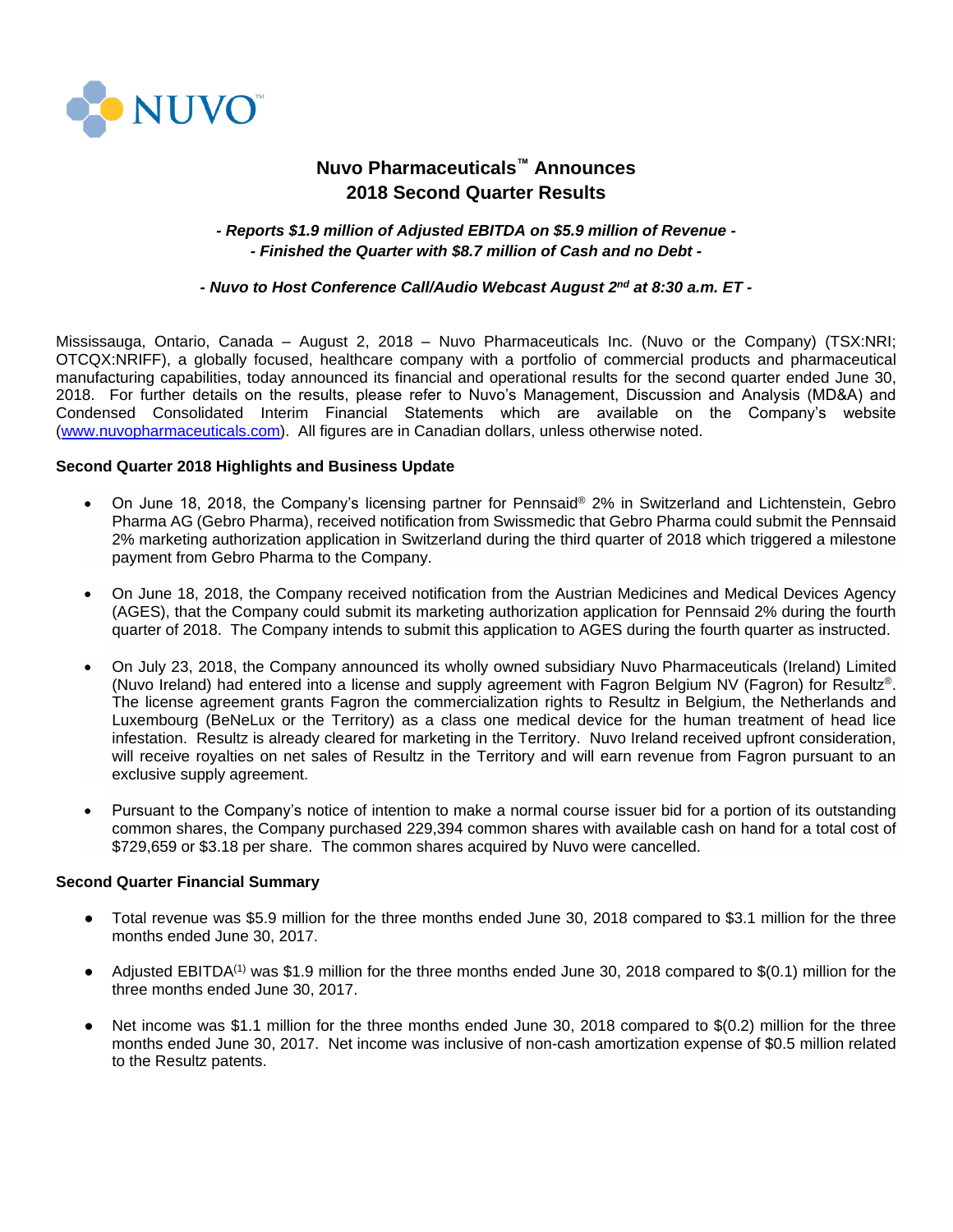- Cash and short-term investments were \$8.7 million as at June 30, 2018 compared to \$6.5 million as at March 31, 2018.
	- <sup>(1)</sup> Adjusted EBITDA is a non- International Financial Reporting Standards (IFRS) financial measure defined by the Company below.

"The improved year-over-year financial results reflect the return of Pennsaid 2% physician sample production and more consistent Pennsaid 2% commercial bottle production at our manufacturing facility for our U.S. partner, Horizon Pharma. The Nuvo team made considerable progress towards Pennsaid 2% regulatory submissions in the E.U. and Switzerland planned for later this year. And finally, our Resultz partnering efforts are beginning to yield results with the announcement of our first licensing transaction with Fagron in the BeNeLux region," said Jesse Ledger, Nuvo's President and CEO.

# **Growth Strategy**

The Company's focus, in the short-term, is to continue to maximize the value of Pennsaid 2% and Resultz through outlicensing to commercial partners in international markets, identifying new opportunities to acquire additional, revenue generating or late-stage products or businesses to further diversify the Company's existing product portfolio and revenue streams and to better utilize the Company's manufacturing facility in Varennes, Québec.

## **Table of Selected Financial Results**

For further details on the results, please refer to Nuvo's MD&A and the Condensed Consolidated Interim Financial Statements which are available on the Company's website [\(www.nuvopharmaceuticals.com\)](http://www.nuvopharmaceuticals.com/).

|                                     |                         | Three months ended |        | Six months ended        |                  |          |
|-------------------------------------|-------------------------|--------------------|--------|-------------------------|------------------|----------|
|                                     | <b>June 30.</b><br>2018 | June 30,<br>2017   | Change | <b>June 30.</b><br>2018 | June 30.<br>2017 | Change   |
| (in thousands, except gross margin) | S                       | \$                 |        |                         | \$               | \$       |
| <b>Product Sales</b>                | 5,349                   | 2,786              | 2,563  | 9,104                   | 9,439            | (335)    |
| Other Revenue                       | 526                     | 314                | 212    | 1,202                   | 643              | 559      |
| <b>Total Operating Expenses</b>     | 4,695                   | 3,247              | 1,448  | 9,544                   | 7,963            | 1,581    |
| Gross Margin % on Product Sales     | 56%                     | 48%                | 8%     | 53%                     | 55%              | (2)%     |
| Net Income (Loss)                   | 1,054                   | (203)              | 1,257  | 885                     | 1,993            | (1, 108) |
| <b>Adiusted EBITDA</b>              | 1,851                   | (114)              | 1,965  | 2,409                   | 2.184            | 225      |

Total revenue, consisting of product sales, license and contract revenue for the three months ended June 30, 2018 was \$5.9 million compared to \$3.1 million for the three months ended June 30, 2017. The increase in total revenue was primarily related to an increase in Pennsaid 2% product sales to our U.S. partner, Horizon Pharma plc. Total revenue for the six months ended June 30, 2018 was \$10.3 million compared to \$10.1 million for the comparative six-month period.

Total operating expenses for the three months ended June 30, 2018 were \$4.7 million compared to \$3.2 million for the three months ended June 30, 2017. The increase in operating expenses was primarily attributable to an increase in cost of goods sold (COGS), general and administrative (G&A) expenses and depreciation and amortization. Total operating expenses for the six months ended June 30, 2018 were \$9.5 million, an increase from \$8.0 million for the six months ended June 30, 2017.

COGS for the three months ended June 30, 2018 was \$2.3 million compared to \$1.5 million for the three months ended June 30, 2017. Gross margin on product sales was \$3.0 million or 56% for the three months ended June 30, 2018 compared to a gross margin of \$1.3 million or 48% for the three months ended June 30, 2017. For the six months ended June 30, 2018, COGS was \$4.3 million compared to \$4.2 million in the comparative six-month period. Gross margin on product sales for the six months ended June 30, 2018 was \$4.9 million or 53% compared to \$5.2 million or 55% for the six months ended June 30, 2017. The Company's gross margin on product sales was impacted by the volume and mix of products sold during the current and comparative three and six-month periods. The Company's gross margin was also impacted by the Canadian dollar versus the U.S. dollar, the currency in which it earns certain product revenues and sources select Pennsaid 2% and Pennsaid raw materials.

G&A expenses were \$1.9 million for the three months ended June 30, 2018 compared to \$1.6 million for the three months ended June 30, 2017. G&A expenses were \$4.3 million for the six months ended June 30, 2018 compared to \$3.3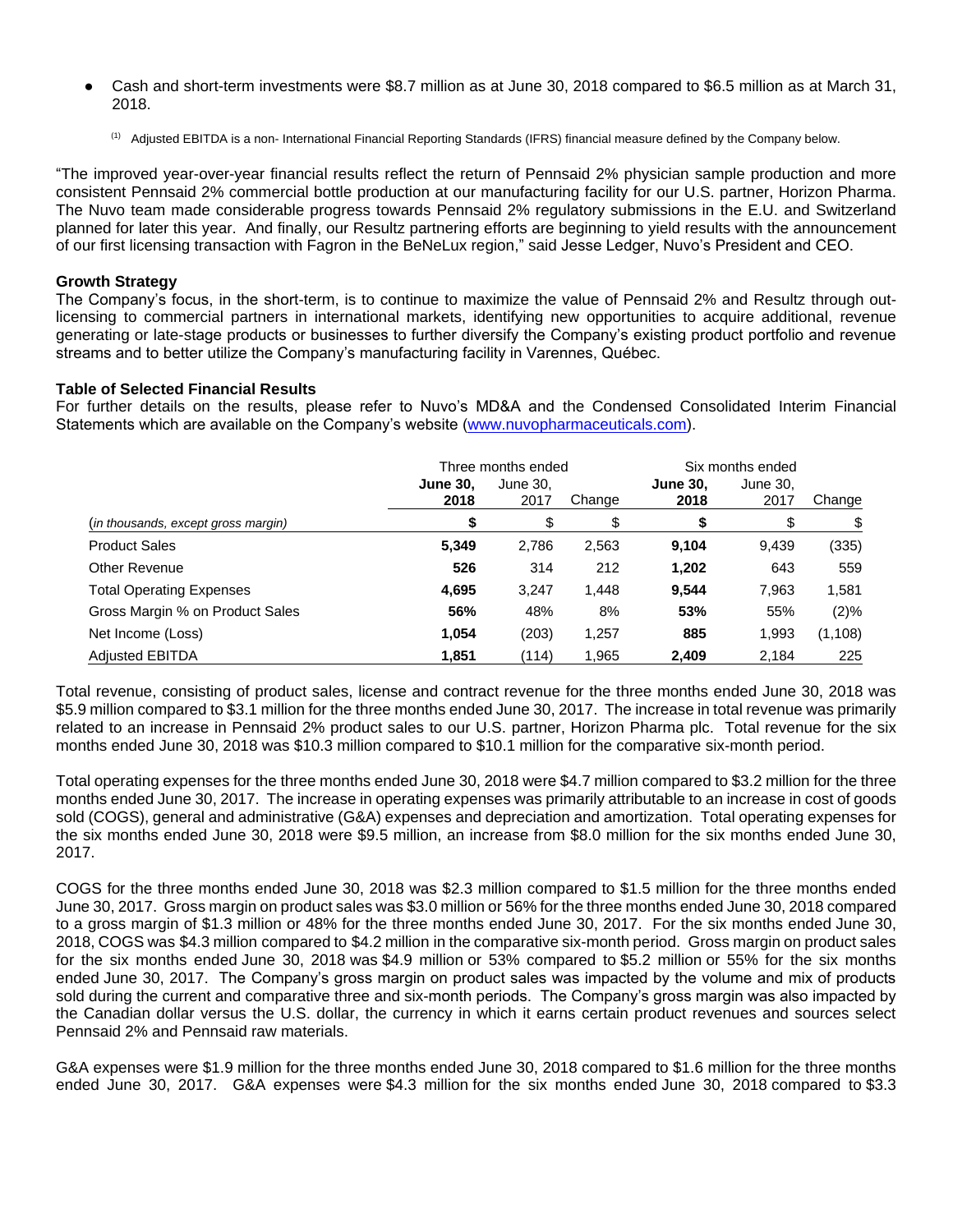million for the six months ended June 30, 2017. The increase in both the current three and six-month periods was attributable to compensation and stock-based compensation (SBC) associated with an increased employee headcount resulting from the strengthening of the executive and senior management team to facilitate the Company's growth strategy. Furthermore, the Company recognized costs to support the transition and establishment of the Resultz business and in scientific and regulatory costs associated with the advancement of the Company's Pennsaid 2% European regulatory strategy, the majority of which are one-time in nature.

For the three and six months ended June 30, 2018, the Company recognized non-cash costs of \$0.5 million and \$1.0 million in amortization relating to the Resultz patents.

Net income for the three months ended June 30, 2018 was \$1.1 million compared to a net loss of \$0.2 million for the three months ended June 30, 2017. In the current quarter, the increase was primarily attributable to a \$1.7 million increase in gross margin and a \$0.2 million increase in other revenue, offset by a \$0.5 million increase in amortization and a \$0.1 million increase in the fair value remeasurement of the Company's contingent and variable consideration. Net income for the six months ended June 30, 2018 was \$0.9 million compared to \$2.0 million for the six months ended June 30, 2017.

Adjusted EBITDA increased to \$1.9 million for the three months ended June 30, 2018 compared to \$(0.1) million for the three months ended June 30, 2017. The increase in Adjusted EBITDA for the current quarter was primarily attributable to an increase in gross margin and an increase in other revenue related to the Resultz sales-based royalties. Adjusted EBITDA increased to \$2.4 million for the six months ended June 30, 2018 compared to \$2.2 million for the comparative six-month period.

Cash and short-term investments were \$8.7 million as at June 30, 2018 compared to \$6.5 million as at March 31, 2018. The increase in cash was primarily related to an increase in cash provided by operations.

The number of common shares outstanding as at June 30, 2018 was 11,368,455.

## **Non-IFRS Financial Measures**

#### Adjusted EBITDA

EBITDA is a non-IFRS financial measure. The term EBITDA does not have any standardized meaning under IFRS and therefore may not be comparable to similar measures presented by other companies. The Company defines Adjusted EBITDA as net income before net interest income, plus income tax expense (recovery), depreciation and amortization and SBC. Management believes Adjusted EBITDA is a useful supplemental measure from which to determine the Company's ability to generate cash available for working capital, capital expenditures and income taxes.

The following is a summary of how EBITDA and Adjusted EBITDA are calculated:

|                               | <b>Three Months Ended</b><br>June 30 | <b>Six Months Ended</b><br>June 30 |       |       |
|-------------------------------|--------------------------------------|------------------------------------|-------|-------|
|                               | 2018                                 | 2017                               | 2018  | 2017  |
| in thousands                  |                                      | \$                                 |       | \$    |
| <b>Net income (loss)</b>      | 1,054                                | (203)                              | 885   | 1,993 |
| Add back:                     |                                      |                                    |       |       |
| Income tax expense (recovery) | 46                                   | $\overline{\phantom{0}}$           | (128) |       |
| Net interest income           | (9)                                  | (34)                               | (30)  | (72)  |
| Depreciation and amortization | 611                                  | 58                                 | 1.225 | 112   |
| <b>EBITDA</b>                 | 1,702                                | (179)                              | 1,952 | 2,033 |
| Add back:                     |                                      |                                    |       |       |
| Stock-based compensation      | 149                                  | 65                                 | 457   | 151   |
| <b>Adjusted EBITDA</b>        | 1,851                                | (114)                              | 2,409 | 2,184 |

## **Management to Host Conference Call/Webcast**

Management will host a conference call to discuss the results today (Thursday, August 2, 2018) at 8:30 a.m. ET. To participate in the conference call, please dial 1 888 390 0546 or 416 764 8688. Please call in 15 minutes prior to the call to secure a line. You will be put on hold until the conference call begins.